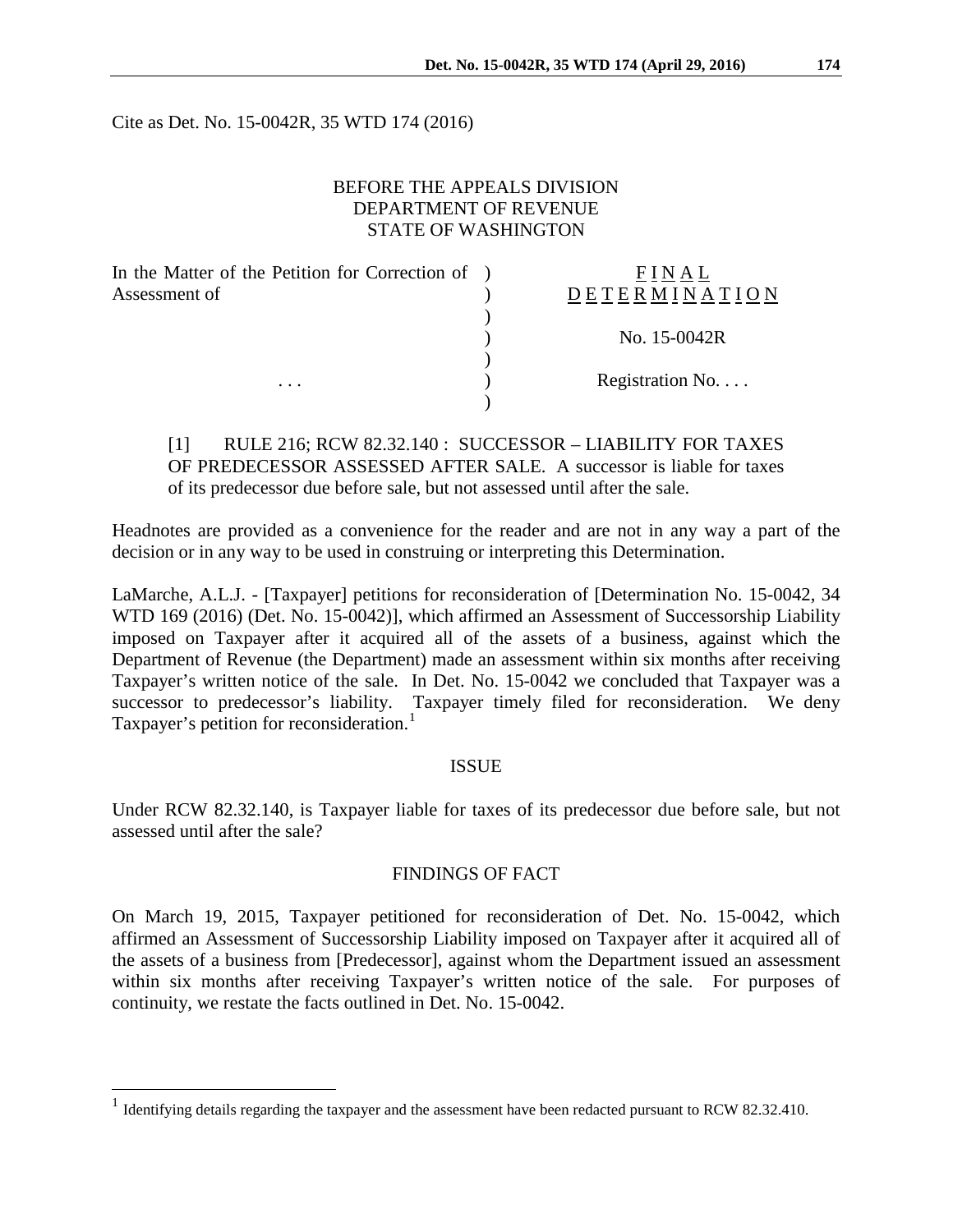Predecessor operated a restaurant in . . . , Washington under UBI No. . . . , from September 1, 2012 to July 15, 2013. On August 15, 2013, . . . , owner of Predecessor, visited a Department field office in Port Angeles and paid the outstanding balance on Tax Warrant No. . . . , Invoice No. . . . , which the Department had issued for non-payment of taxes for the periods January 1, 2013 through May 31, 2013. At that time, [owner of Predecessor] received a copy of the invoice . . . screen (Receipt) showing that he had paid the warrant in full. Agents also informed [owner of Predecessor] that he needed to pay the June and July 2013 taxes as well, and he indicated this would be done. [Owner of Predecessor] then informed the agents that the business had closed on July 15, 2013, and that he was in the process of selling the business, but did not know the identity of the purchaser, or when they would purchase the business.

On August 29, 2013, the Department received a completed Successorship Notice Form, which indicated Taxpayer had purchased the business assets of Predecessor for the sum of \$ . . . on August 14, 2013.

On October 30, 2013, the Department issued an assessment, Document No. . . . , against Predecessor in the amount of  $\text{\$} \ldots$ , due December 2, 2013. Predecessor did not pay the assessment by the due date, and the assessment was later assumed in Tax Warrant No. . . . . The Department came to the conclusion that it had exhausted all avenues of collection against Predecessor for the final taxes owing for the period of June 1, 2013 through July 15, 2013, which included the service, . . . , of a Notice and Order to Withhold and Deliver on any payments owed by Taxpayer to Predecessor.

On January 21, 2014, the Department sent Notice of Assessment of Successorship Liability against Taxpayer in the amount of \$ . . . , for taxes owed in Tax Warrant No. . . . , for the periods of June 1, 2013 through July 15, 2013. Because written notice of the purchase had been provided, the Department included a copy of Tax Warrant No. . . . with the Notice of Successorship Liability. The Department mailed the Notice of Successorship Liability and Tax Warrant No. . . . within six months of its receipt, on August 29, 2013, of the written notice of the purchase.

### ANALYSIS

RCW 82.32.140(2) provides that

... a successor shall withhold a sum sufficient to pay any tax due from the predecessor until such time as the [predecessor] shall produce a receipt from the department of revenue showing payment in full of any tax due. If any tax is not paid by the [predecessor] within ten days from the date of such sale, the successor shall become liable for the payment of the full amount of tax.... (Emphasis added.)

In its petition for reconsideration, Taxpayer contends that at the time of closing of the sale, "the only tax due was the tax that was paid [by Predecessor]." Taxpayer argues that because the Department did not issue Document No. . . . until October 30, 2013, with a due date of December 2, 2013—long after the sale on August 14, 2013—Predecessor could not have possibly paid the tax within ten days of the date of the sale. Taxpayer states, "This scenario creates a circumstance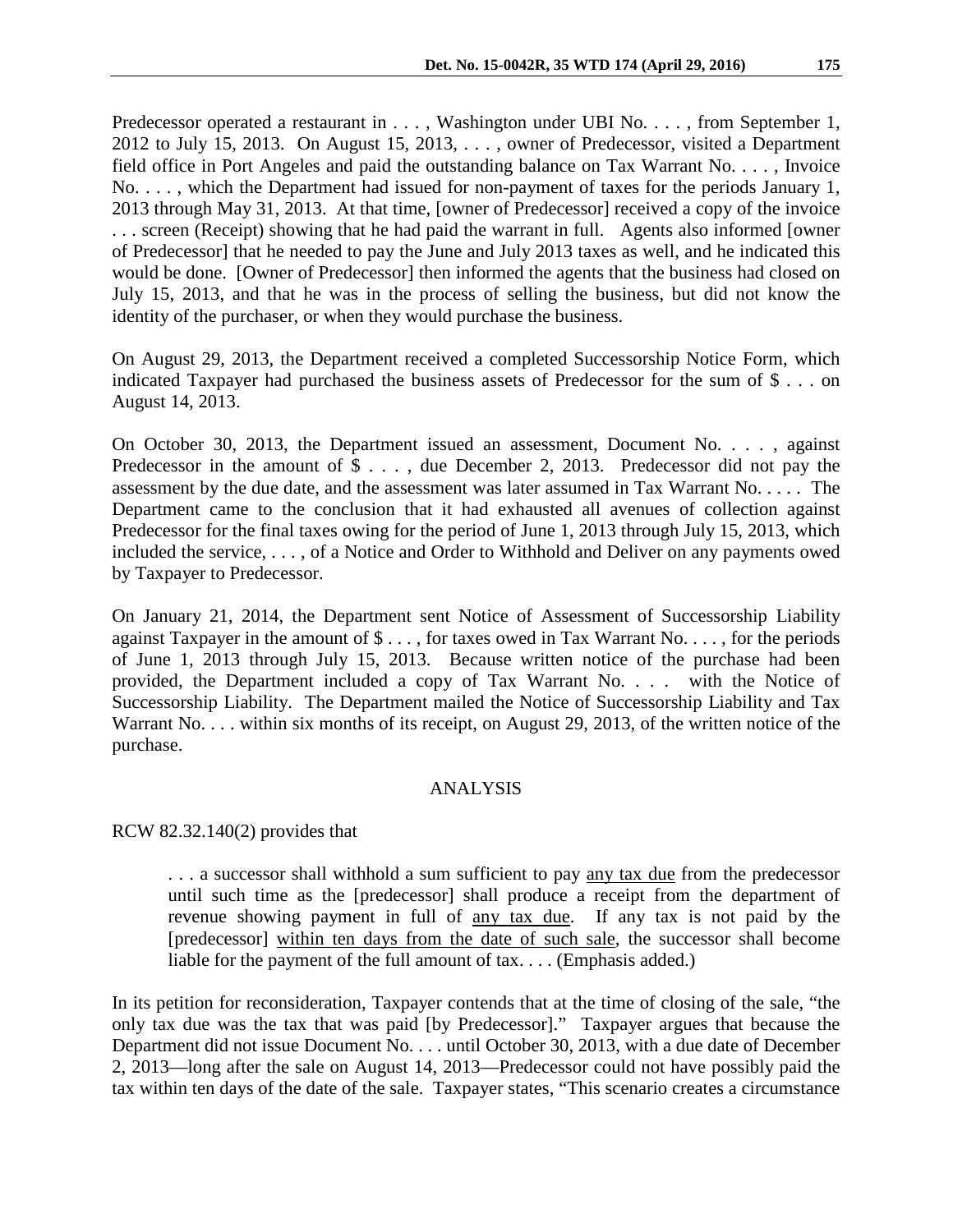wherein the successor has no notice whatsoever of possible tax liability permitting them to withhold a portion of the purchase price where there is no determinate estimate of 'tax due.'" We disagree with Taxpayer's assertion and its interpretation of the statute.

Under RCW 82.32.045(1), "payments of the taxes imposed . . . are due monthly within twentyfive days after the end of the month in which the taxable activities occur." *Id.* However, RCW 82.32.140 states that when any taxpayer sells its business, "any tax payable hereunder shall become immediately due and payable, . . ." RCW 82.32.140(1).

As Taxpayer indicates, Warrant No. . . . covered periods January 1, 2013 through May 31, 2013. However, Predecessor continued to operate its business another two months, June and July, 2013, for which it was later assessed. The excise tax returns and payment for June was due and payable July 25, 2013. RCW 82.32.140(1). When Predecessor sold the business in August, the deadline for the June taxes had already passed, and the July 2013 taxes, which normally would have been due on August 25, 2013, became *immediately* due and payable, pursuant to RCW 82.32.140, on the date of sale, August 14, 2013. RCW 82.32.045(1). Taxpayer confuses the original due date of the taxes with the due date of the assessment; the taxes later assessed against Predecessor were actually due and payable prior to the date of sale.

The purpose of RCW 82.32.140 is simply to impose the predecessor's tax liability on the successor as well, if the predecessor's liability has not been paid after ten days from the date of sale. We address the legislative intent underlying RCW 82.32.140 in Det. No. 14-0153, 33 WTD 534 (2014), and explain,

The effect of RCW 82.32.140 is to place on the successor of a business the burden of providing for any outstanding tax liability incurred by its predecessor, and thereby to make the successor secondarily liable for such tax. *Tri-Financial Corp. v. Dep't of Revenue*, 6 Wn. App. 637, 640 (1972). The successor provisions enacted by the legislature are intended to ensure the collection of excise taxes remaining unpaid by a taxpayer who quits, sells out, exchanges, or otherwise disposes of his business or stock of goods. *Id*. at 642. The definition of successorship is not read narrowly. Det. No. 85- 215A, 1 WTD 13 (1986); citing *Tri-Financial Corp.*, 6 Wn. App. 637.

Nothing in RCW 82.32.140 implies that a successor is not liable for a predecessor's tax liability if the Department issues an assessment against the predecessor more than beyond ten days after the date of sale. To the contrary, RCW 82.32.140(4) creates some protection, for successors that give notice of the sale to the Department, by limiting to a six-month period after the sale, the Department's window in which to impose additional tax. This provision would not make sense and would not be necessary if RCW 82.32.140(1) simply absolved successors of any predecessor liability assessed more than ten days after the sale. Moreover, such a reading of the statute undermines the legislative intent to ensure that all taxes of the predecessor are paid. 33 WTD 534, *supra*.

RCW 82.32.140(4) states,